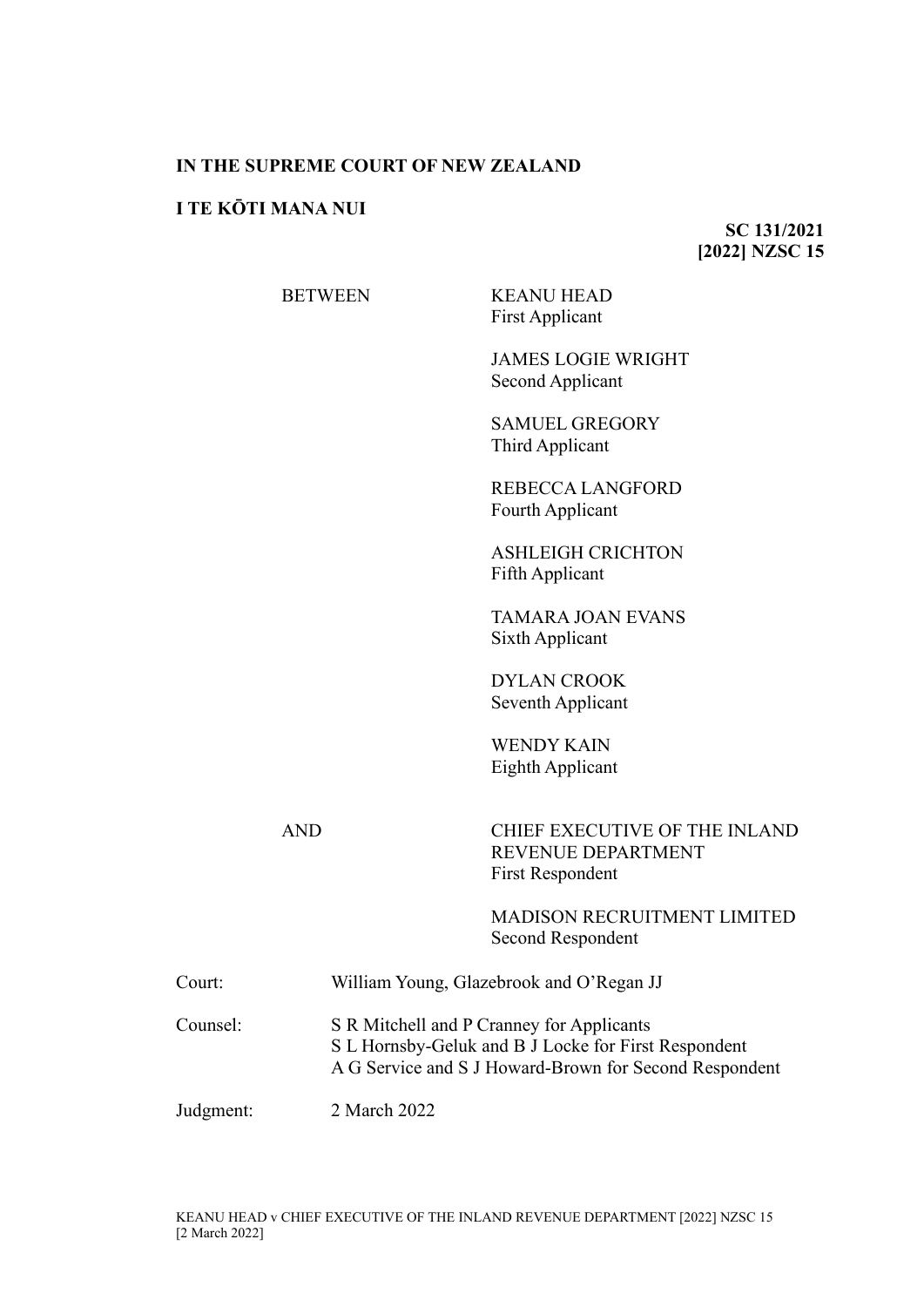- **A The application for an extension of time to apply for leave to appeal is granted.**
- **B The application for leave to appeal is dismissed.**
- **C The applicants must pay each respondent costs of \$2,500.**

## <span id="page-1-0"></span>**REASONS**

[1] This case concerns arrangements under which Madison Recruitment Ltd provided the Commissioner of Inland Revenue with the labour of its (that is, Madison's) employees. They worked predominantly in Inland Revenue Department call centres. The applicants claim that they were in fact employees of the Commissioner. This contention was rejected by the Employment Court<sup>1</sup> and an application for leave to appeal against that judgment was dismissed by the Court of Appeal.<sup>2</sup>

<span id="page-1-1"></span>[2] The case fell to be decided under the legislative framework as it was before the enactment of the Employment Relations (Triangular Employment) Amendment Act 2019.

[3] As there is no right of appeal to this Court against a decision of the Court of Appeal refusing leave to appeal, $3$  the applicants apply for leave to bring a leapfrog appeal against the Employment Court judgment. Any such appeal would be restricted to issues of law under s 214A(1) of the Employment Relations Act 2000. As well, by reason of s 75(b) of the Senior Courts Act 2016, we must not grant leave unless satisfied that there are "exceptional circumstances that justify taking the proposed appeal directly to" this Court.<sup>4</sup> This Court has been reluctant to take appeals

<sup>1</sup> *Head v Chief Executive of the Inland Revenue Department* [2021] NZEmpC 69, [2021] ERNZ 183 (Judges Corkill, Holden and Beck) [EmpC judgment] at [291].

<sup>&</sup>lt;sup>2</sup> *Head v Chief Executive of the Inland Revenue Department* [2021] NZCA 483 (Miller and Cooper JJ) [CA judgment] at [8].

<sup>&</sup>lt;sup>3</sup> Senior Courts Act 2016, s 68(b).

It must also be necessary in the interests of justice for the Supreme Court to hear and determine the proposed appeal: Senior Courts Act, ss 74 and 75(a).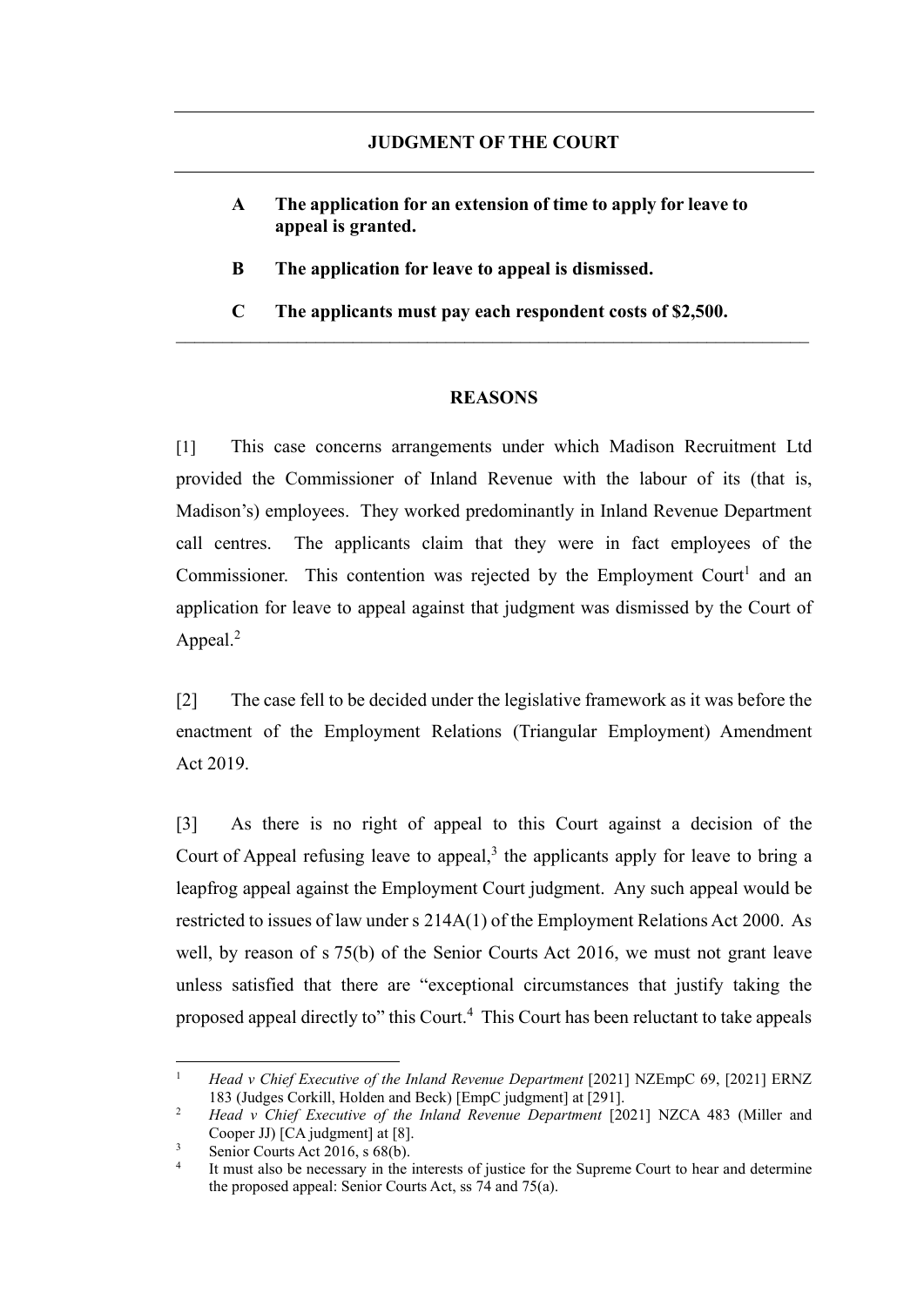direct from the Employment Court where the Court of Appeal has previously refused leave to appeal.<sup>5</sup>

[4] The primary legal issue raised by the applicants relates to the interpretation and application of s 41 of the State Sector Act 1988 (now replaced by the similarly worded cl 2 of sch 6 of the Public Service Act 2020). This permitted the delegation by public service chief executives of functions and powers to, amongst others, "an individual working in the Public Service as a contractor".<sup>6</sup> The Commissioner did delegate some of her powers to the applicants; this on the basis that an employee of a contractor is a "contractor" for these purposes. The applicants' position is that this premise is wrong. On the applicants' argument, the delegations could only be valid if the applicants were employees of the Commissioner. The Employment Court concluded that if s 41 did not authorise the delegations to the applicants as employees of Madison, the consequence is simply that those delegations were not valid.<sup>7</sup> On this basis, success for the applicants in relation to the scope of s 41 would not require or justify treating the applicants as employees of the Commissioner (and, in this way, reconstructing the triangular arrangement) so as to validate the delegations. $8$ 

[5] The applicants' contention as to the limited effect of s 41 may be arguable. But, if the applicants were to succeed on this point, they would still face difficulty, at least, in persuading the Court that a misinterpretation of s 41 by the Commissioner and Madison (assuming there was one) would itself justify a conclusion that the applicants were employees of the Commissioner. For this reason, the s 41 argument may lead nowhere in terms of resolving the proposed appeal.

[6] We regard the other arguments proposed by the applicants as being in substance challenges to the conclusion of the Employment Court that treating the applicants as employees of Madison, rather than the Commissioner, accorded with the reality of the arrangements.<sup>9</sup> Although there may be some legal aspects to this conclusion, which in theory might be challenged on appeal, the conclusion is sufficiently factual as to

<sup>5</sup> See *White v Auckland District Health Board* [2007] NZSC 64, (2007) 18 PRNZ 698 at [6], referring to "extremely compelling circumstances".

<sup>&</sup>lt;sup>6</sup> State Sector Act 1988, s  $41(1A)(c)$ .

EmpC judgment, above n [1,](#page-1-0) at  $[178]$  and  $[181]$ . See also CA judgment, above n [2,](#page-1-1) at [4].

EmpC judgment, above n [1,](#page-1-0) at  $\overline{1811}$ .

At  $\left[291\right]-\left[293\right]$ .